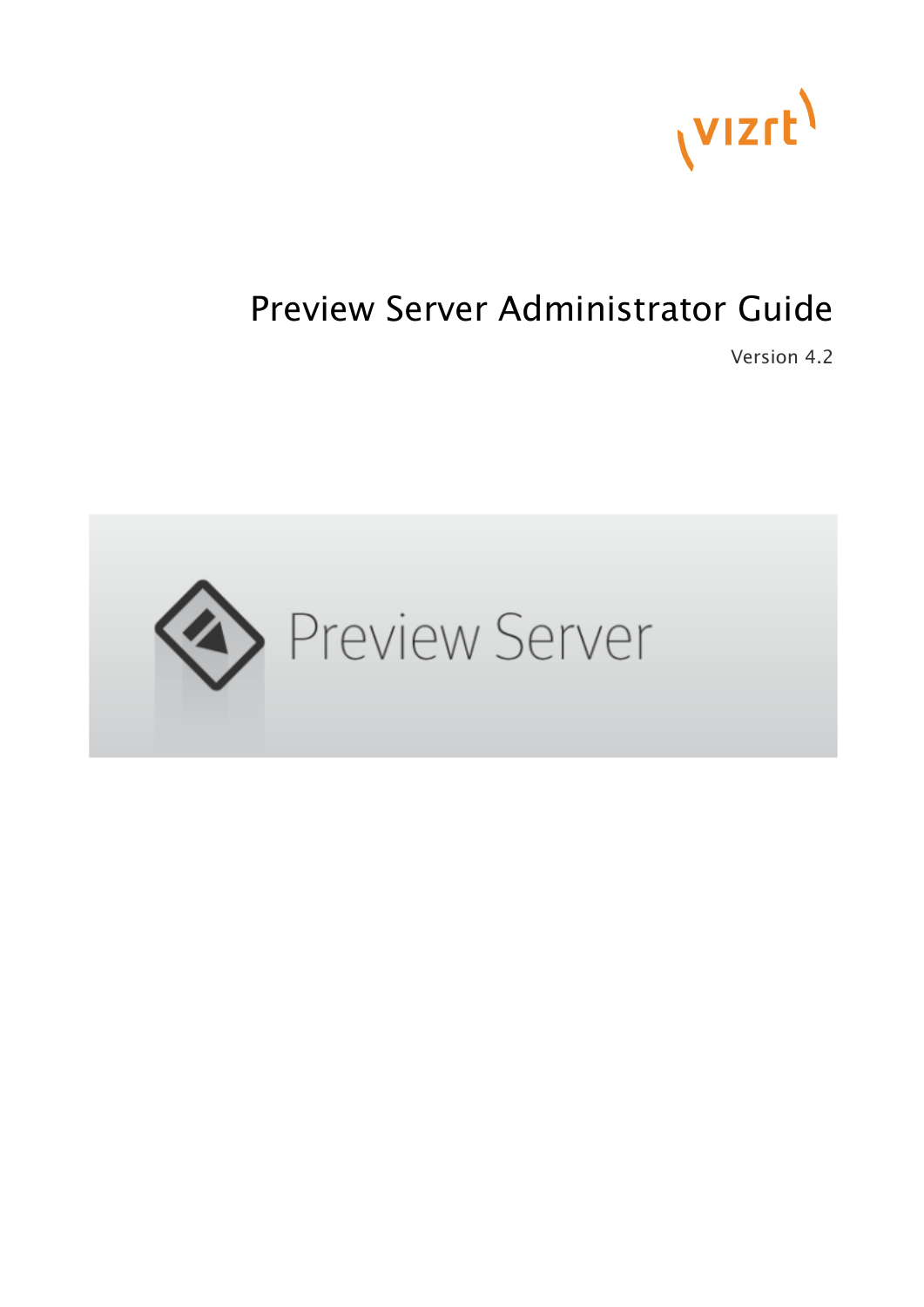

### Copyright © 2018 Vizrt. All rights reserved.

No part of this software, documentation or publication may be reproduced, transcribed, stored in a retrieval system, translated into any language, computer language, or transmitted in any form or by any means, electronically, mechanically, magnetically, optically, chemically, photocopied, manually, or otherwise, without prior written permission from Vizrt. Vizrt specifically retains title to all Vizrt software. This software is supplied under a license agreement and may only be installed, used or copied in accordance to that agreement.

### Disclaimer

Vizrt provides this publication "as is" without warranty of any kind, either expressed or implied. This publication may contain technical inaccuracies or typographical errors. While every precaution has been taken in the preparation of this document to ensure that it contains accurate and up-todate information, the publisher and author assume no responsibility for errors or omissions. Nor is any liability assumed for damages resulting from the use of the information contained in this document. Vizrt's policy is one of continual development, so the content of this document is periodically subject to be modified without notice. These changes will be incorporated in new editions of the publication. Vizrt may make improvements and/or changes in the product (s) and/ or the program(s) described in this publication at any time. Vizrt may have patents or pending patent applications covering subject matters in this document. The furnishing of this document does not give you any license to these patents.

### Technical Support

For technical support and the latest news of upgrades, documentation, and related products, visit the Vizrt web site at [www.vizrt.com.](http://www.vizrt.com)

### Created on

2018/06/01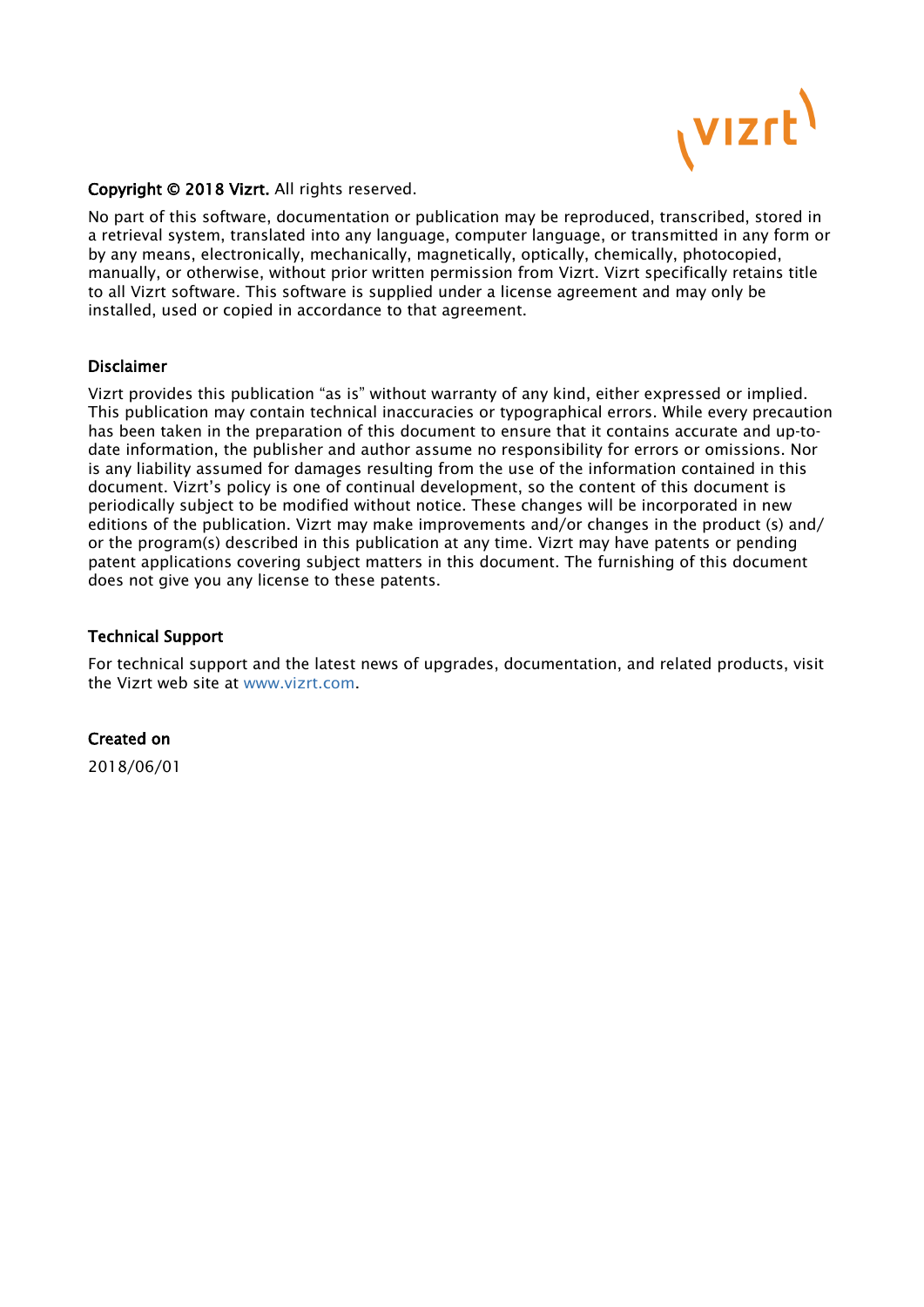# Contents

| 1              |  |
|----------------|--|
| 1.1            |  |
| 1.1.1          |  |
| 1.1.2          |  |
| 1.1.3          |  |
| 1.2            |  |
| 1.3            |  |
| 1.3.1          |  |
| 1.3.2          |  |
| 2              |  |
| 2.1            |  |
| 2.2            |  |
| 3              |  |
| 3.1            |  |
| 3.2            |  |
| $\overline{4}$ |  |
| 4.1            |  |
| 4.1.1          |  |
| 4.2            |  |
| 4.2.1          |  |
| 4.2.2          |  |
| 4.2.3          |  |
| 4.2.4          |  |
| 4.2.5          |  |
| 4.3            |  |
| 4.3.1          |  |
| 5              |  |
| 5.1            |  |
| 5.1.1          |  |
| 5.1.2          |  |
| 5.1.3          |  |
| 5.2            |  |
| 5.2.1          |  |
| 5.2.2          |  |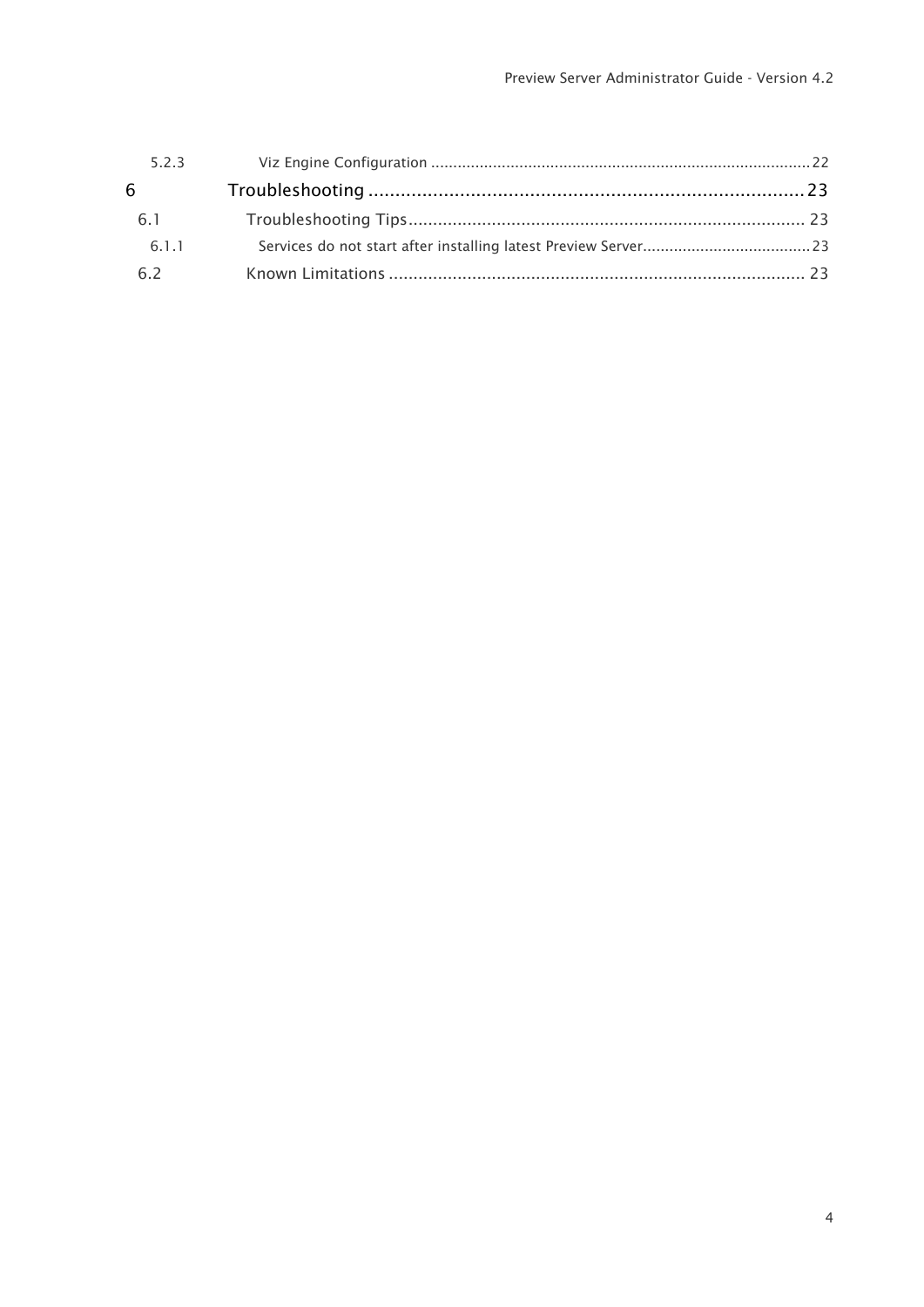# <span id="page-4-0"></span>1 Introduction

This is the guide for Preview Server.

This section contains information on the following topics:

- [About the Document](#page-4-1)
- [Customer Feedback and Suggestions](#page-5-0)
- [Customer Support Requests](#page-5-1)

# <span id="page-4-1"></span>1.1 About The Document

This manual covers the information needed in order to configure and operate Preview Server.

This section contains information on the following topics:

- [Document Structure](#page-4-2)
- [Related Documents](#page-4-3)
- [Conventions](#page-4-4)

### <span id="page-4-2"></span>1.1.1 Document Structure

This guide introduces and explains the different aspects of Preview Server.

This section gives an introduction to this document.

Section 2 lists details [about the Preview Server](#page-8-0) Windows service: main features, known limitations, and the steps in a basic workflow.

Section 3 describes software and hardware [requirements and recommendations.](#page-10-0)

Section 4 provides guidance on how to [install, configure and remove Preview Server.](#page-11-0)

Section 5 describes [how to work with Preview Server;](#page-18-0) step-by-step instructions for various procedures, and also user interface descriptions.

### <span id="page-4-3"></span>1.1.2 Related Documents

For complementary information, see the following documents:

- *Graphics Plugin for NLE Administrator's Guide*
- *Viz Engine Administrator's Guide*
- *Viz Multichannel User's Guide*
- *Viz Pilot User's Guide*
- *Viz Trio User's Guide*

### <span id="page-4-4"></span>1.1.3 Conventions

The following typographic conventions are used in this document: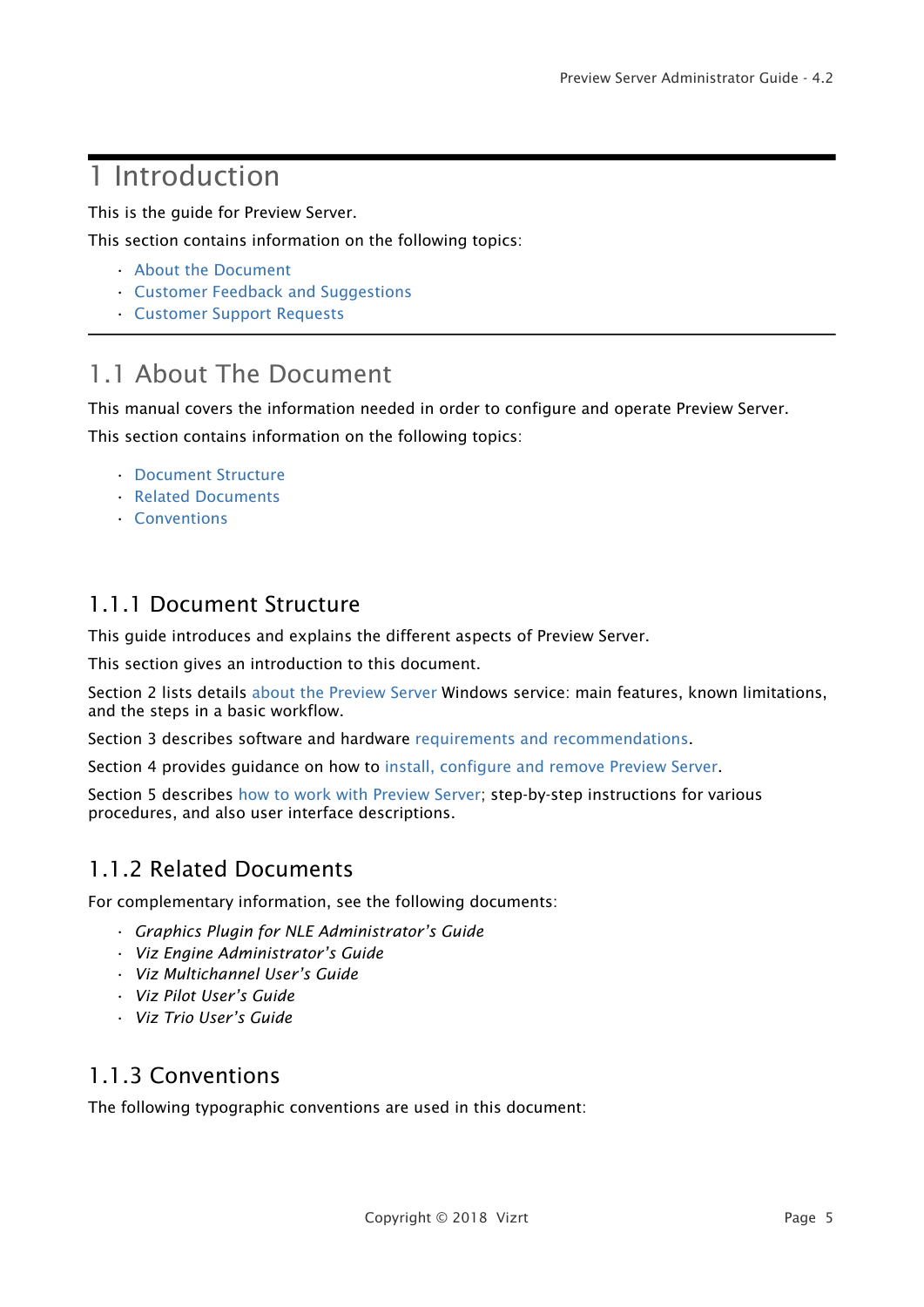- *Italic is used for non-hyperlink external references, such as related documents, books, or Internet pages. Italic is also used to emphasize words.*
- The color blue is used for hyperlinked external references, and also internal references to sections or document elements (such as tables or figures) in the current document.
- Bold refers to GUI components.
- 1. Numbered paragraphs are used to indicate tasks that must be carried out.

# <span id="page-5-0"></span>1.2 Customer Feedback And Suggestions

We encourage suggestions and feedback about our products and documentation.

To give feedback and, or suggestions, please identify your local Vizrt customer support team at www.vizrt.com.

- 1. Click on Contact (top of page).
- 2. The Vizrt office which is nearest to your location will be shown, or select from the list of Vizrt offices.
- 3. Click on the Contact button for the office you want.
- 4. Complete the required details in the window that opens.

Note: If this message is for Customer Support, and there is a Support Contract in  $\blacksquare$ place, then click on the 'For support requests, please visit our support portal' link in the message window.

A Vizrt representative will contact you as soon as possible.

# <span id="page-5-1"></span>1.3 Customer Support Requests

Support Requests are supported by Vizrt if customers have a valid Service Agreement in operation. Customers who do not have a Service Agreement and would like to set up a Service Agreement should contact their regional sales representative (see [Customer Feedback and Suggestions\)](#page-5-0).

When submitting a Support Request, relevant and correct information should be given to Vizrt Support, to make sure that Vizrt Support can give the quickest and best solution to your Support Request.

This section contains information on the following topics:

- [Before Submitting a Support Request](#page-5-2)
- [Submitting a Support Request](#page-6-0)

### <span id="page-5-2"></span>1.3.1 Before Submitting a Support Request

Before a Support Request is submitted make sure that you:

### Read:

- The relevant User Guide or Guides
- The release notes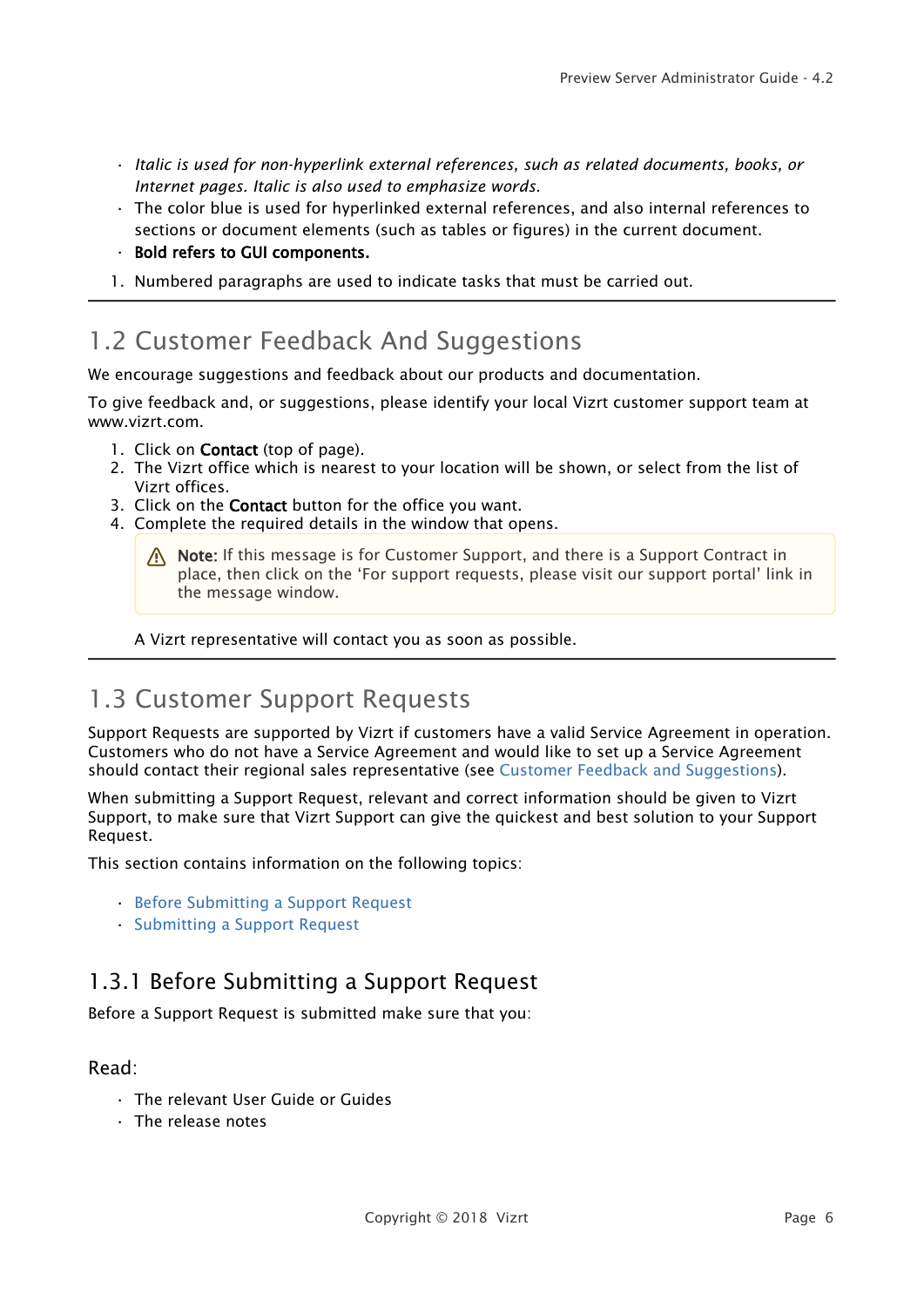### and Check:

- That the system is configured correctly
- That you have the specified hardware, tested and recommended versions Always refer to your Vizrt Service Level Agreement document.

### <span id="page-6-0"></span>1.3.2 Submitting a Support Request

### When completing a Support Request, add as much information as possible.

### <span id="page-6-1"></span>Content of a Support Request

The report should contain information about these topics:

- Problem description: Include a good description of what the problem is and how to reproduce it. Specify your workflow. Remember to use simple English.
- Screen shots and illustrations: Use these to simplify the message. These are extremely useful for Vizrt Support.
- Software configuration: Add exact versions of software (-build) used. This is also extremely important information.
- System locale: Specify the Region and Language settings of the system.
- System log files: Send the system log files.
- Crash log files: Send the error report and crash log files from the crash (e.g. Viz Trio program folder <viz install directory>).

Note: Check: If the operating system is Windows 7 and up, dump files can be stored  $\blacksquare$ at: <userdir>\AppData\Local\VirtualStore\<viz install directory> (check user rights).

- System Config file: Send the system config file(s) (e.g. initialization files, Viz Engine config file, and default.xml for the Media Sequencer).
- Hardware configuration: Add exact versions of hardware used, especially for Viz Engine. Optional:
- System setup: Describe differences in the installation, if any, from the recommended setup.
- System Network: Add a description of how the network, bandwidth, routers, and switches are configured.

Always refer to your Vizrt Service Level Agreement document.

### To submit the Support Request:

- 1. On the www.vizrt.com page, click on Support.
- 2. Click on Report a case.
- 3. Click on LOG IN to login to the Customer and Partner portal.
- 4. At the top of the Case Management page, click on Report a Case.
- 5. In the online form complete the required minimum information (shown by a red asterisk) and click SAVE.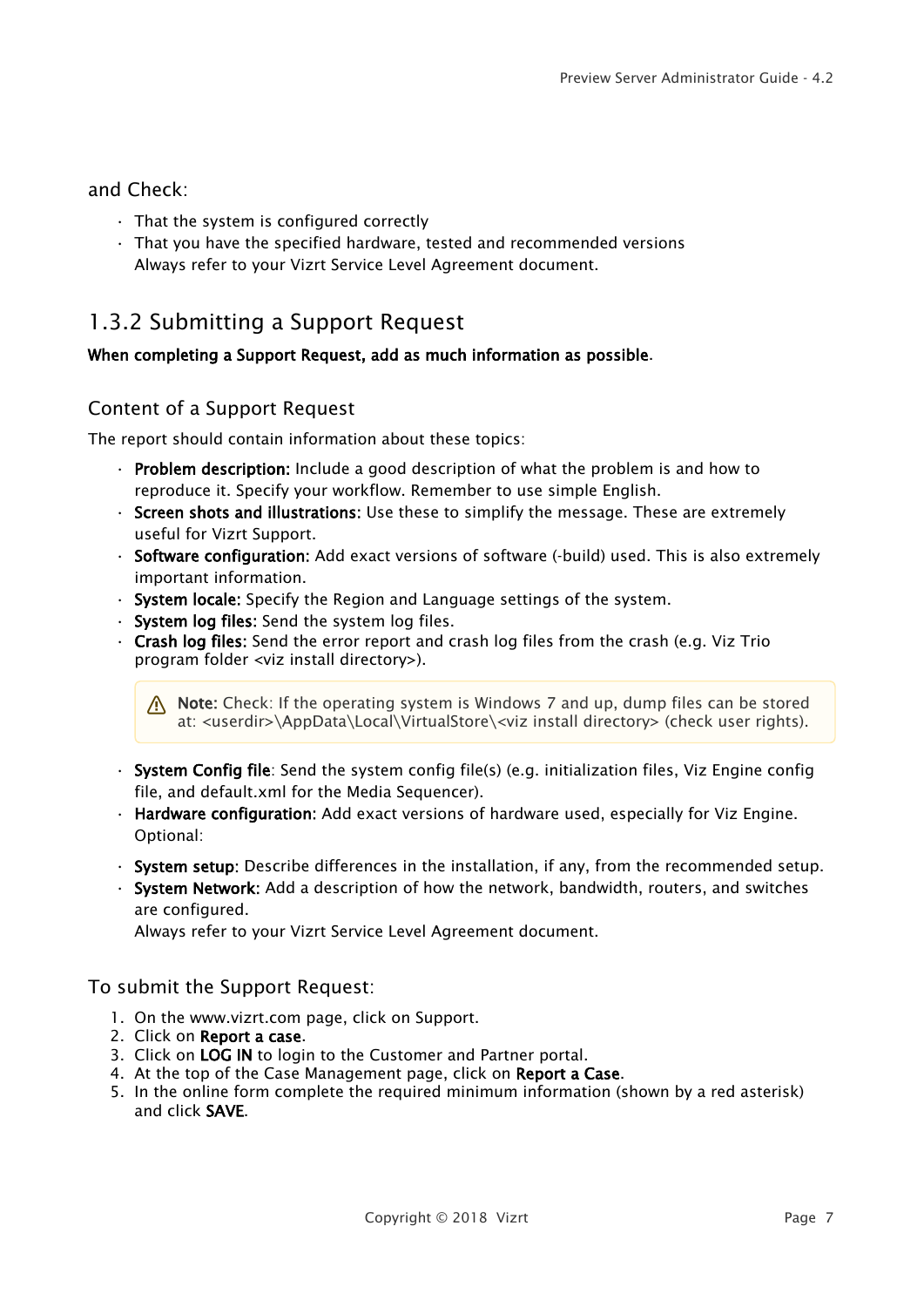6. In the saved Support Case that opens, complete the various text boxes and upload any required documents, files, etc. (see [Content of a Support Request](#page-6-1)). To track the status of open support tickets, login to the Customer and Partner portal. Add information or communicate about the cases directly with the support team.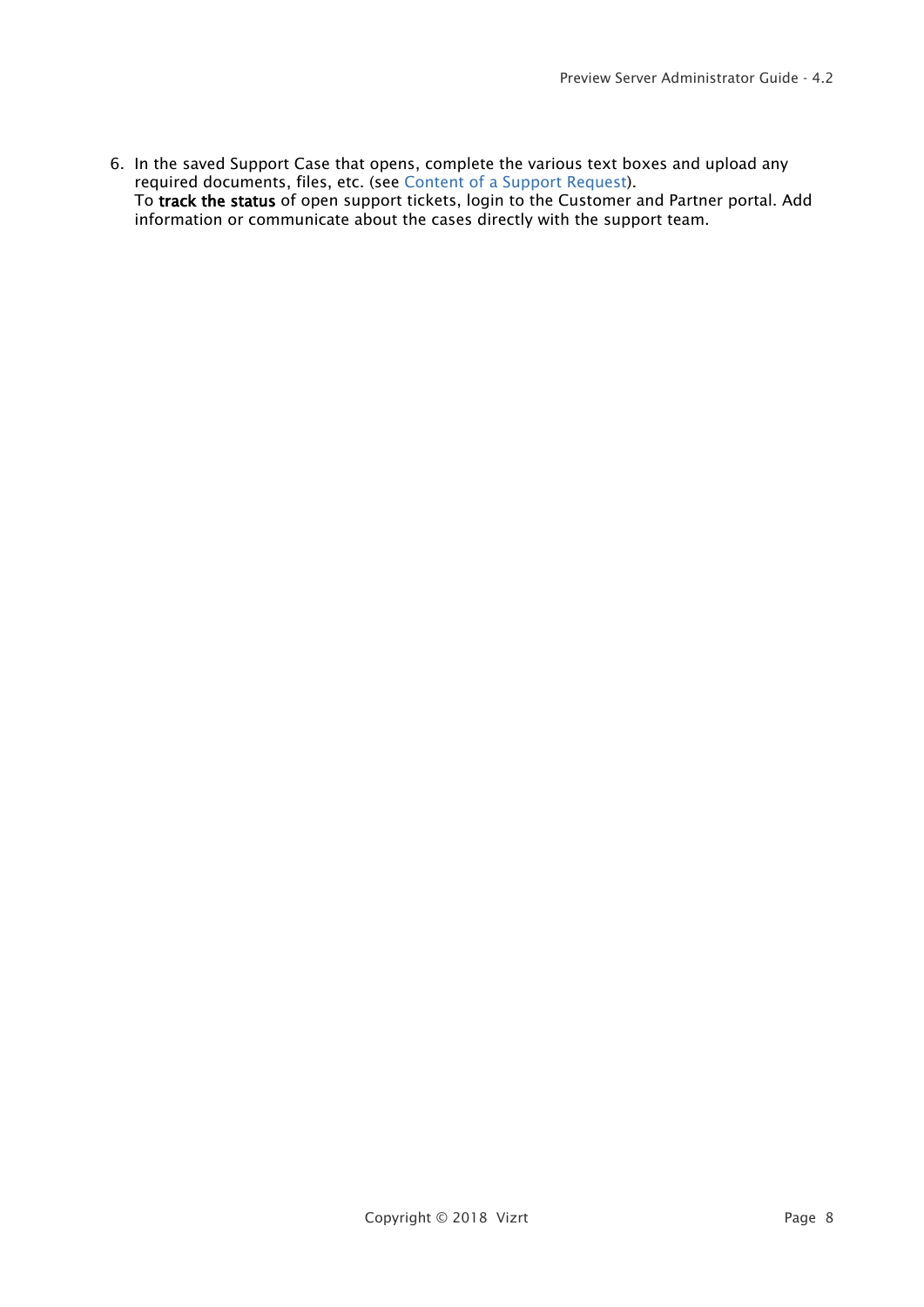# <span id="page-8-0"></span>2 About The Preview Server

Vizrt's Preview Server manages a pool of Viz Engines. Clients, such as Viz Multichannel, Viz Pilot and Viz Trio, can send requests to the Preview Server, asking for available Viz Engines, which may provide frames for thumbnails and snapshots in an ongoing preview process.

As the name implies, the Preview Server provides snapshots of scenes for the clients during the creative preview process. The preview snapshots provide the user an idea about the looks of the graphics when finally played out in high resolution on a Viz Engine.

The Preview Server provides load balancing, and it can be used to create a redundant renderer pool.

The Preview Server is a Windows service. Upon installation, the service is started, and the startup type is by default set to *Automatic*. The service will then start every time the operating system is started, and it will run in the background for as long as Windows is running. For more details, see [To see the status of the Preview Server service.](#page-20-0)

This section contains information on the following topics:

- [New Features in This Version](#page-8-1)
- [Basic Workflow](#page-8-2)

# <span id="page-8-1"></span>2.1 New Features In This Version

For details about the new features in this Preview Server version, see the *Preview Server Release Notes.*

## <span id="page-8-2"></span>2.2 Basic Workflow

A typical use case is as follows: A Viz Trio user may want to add graphics to a video in Viz Trio's Timeline editor. A video clip is dragged to the timeline, and also one or more data elements (graphics). In the Timeline editor, the graphics elements are added as placeholders on the video timeline. The user wants to display snapshots of the graphics on these placeholders, and hence a Preview Server connection has been set up (for details, see [Configuring Preview Server Settings in](#page-17-1) [Viz Trio](#page-17-1)). Viz Trio sends a request to the Preview Server, asking for an available Viz Engine that can generate the necessary preview snapshots. The Preview Server passes the task through to a suitable Viz Engine, which in turn generates the snapshots that were requested by Viz Trio.



When used together with Vizrt's control applications Viz Multichannel, Viz Pilot, and Viz Trio, the Preview Server is installed from a stand alone installer.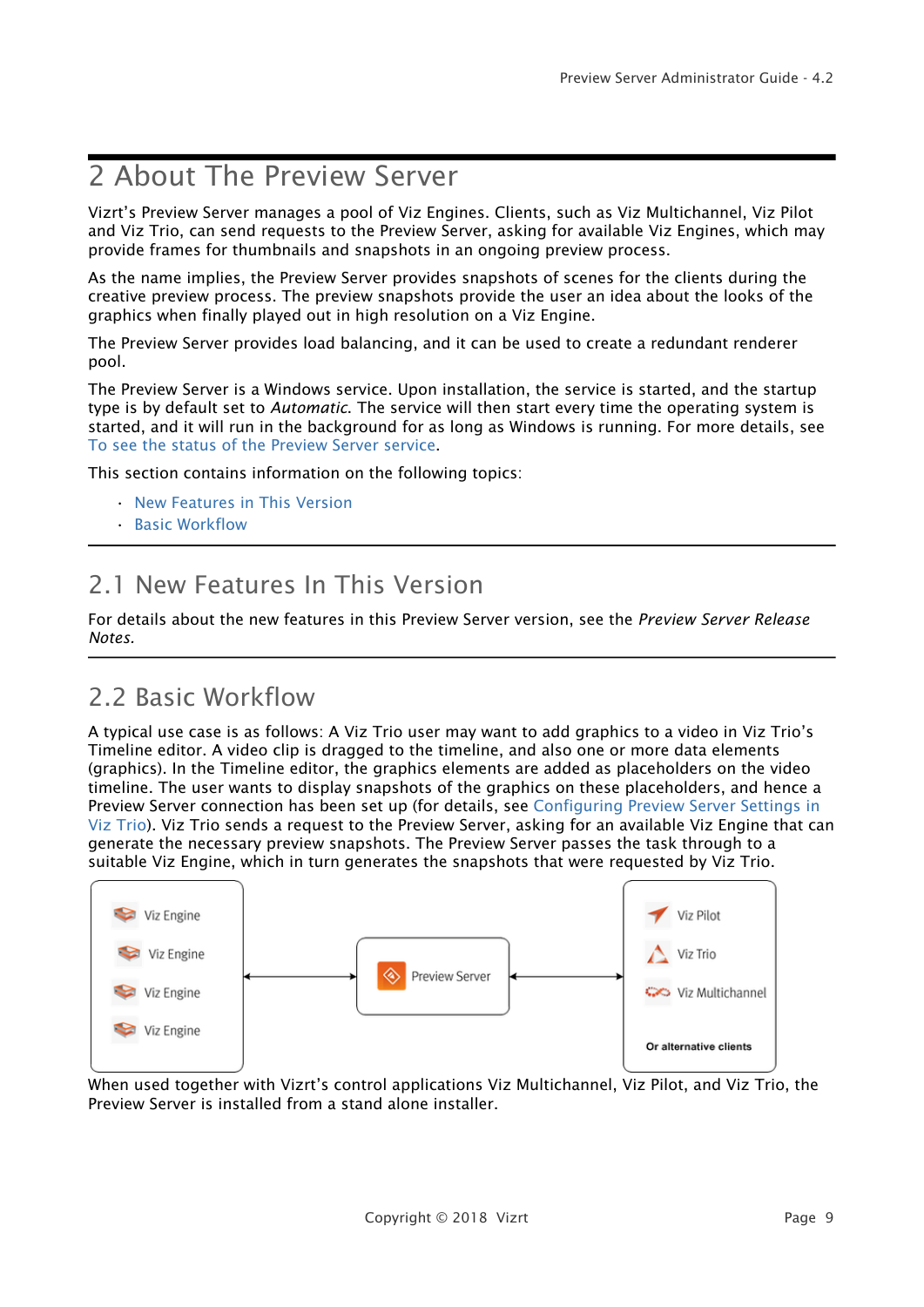Alternatively, when used in a workflow together with the Graphics Plugin for NLE, the Preview Server should be installed from a joint installer package, containing both the Preview Server and the Connection Broker.



For more details on this joint Preview Server and Connection Broker setup, see the *Graphics Plugin for NLE Administrator's Guide*.

### See Also

• [Common Procedures](#page-19-2)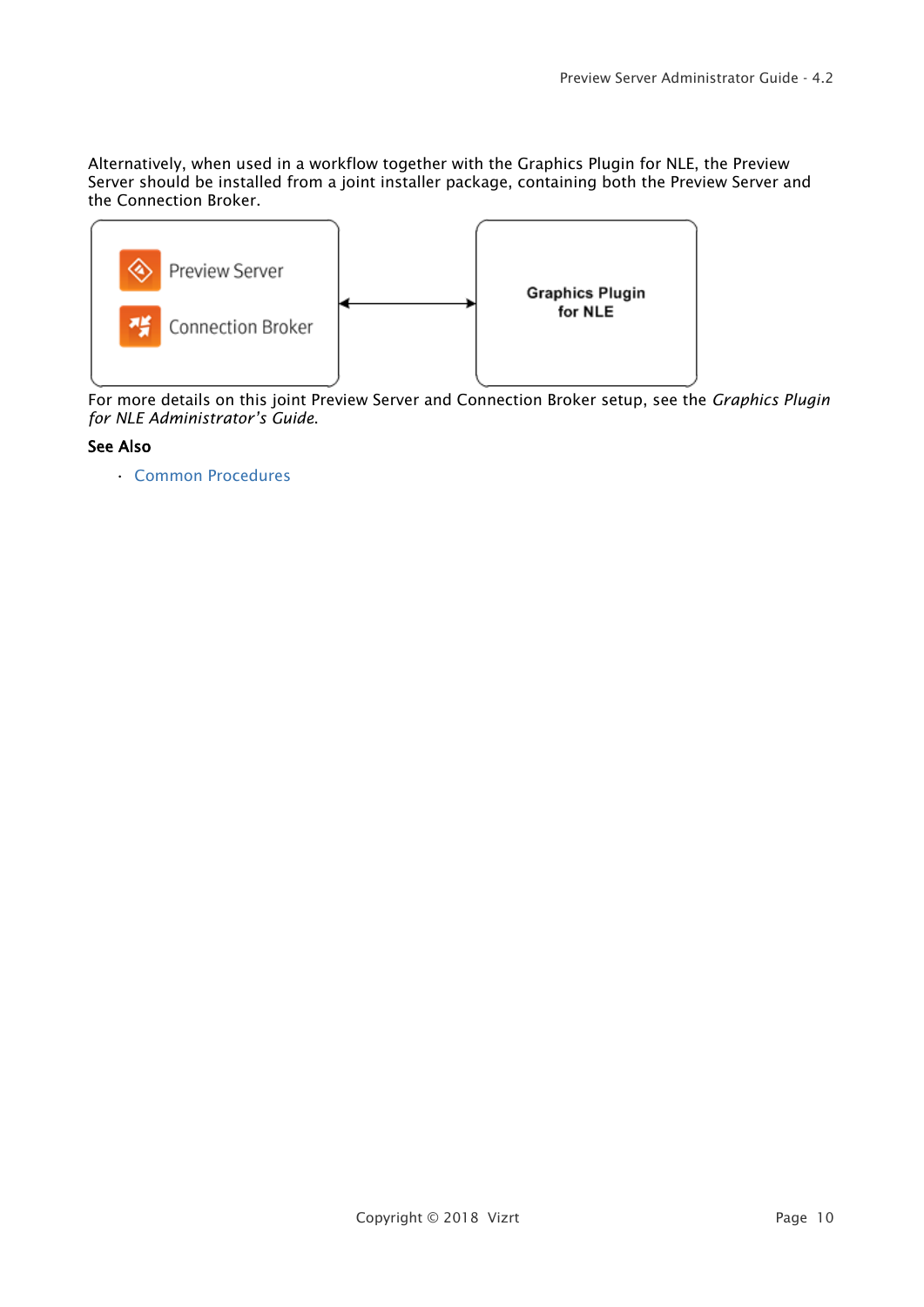# <span id="page-10-0"></span>3 Requirements And Recommendations

This section contains information on the following topics:

- [Software Requirements](#page-10-1)
- [Hardware Requirements](#page-10-2)

### See Also

• *Preview Server Release Notes*

## <span id="page-10-1"></span>3.1 Software Requirements

• Microsoft .NET Framework 4.5, or later

# <span id="page-10-2"></span>3.2 Hardware Requirements

• Licensed Viz dongles

**Note:** The Preview Server can run on the same machine as a Viz Engine, but it is recommended to specify additional Viz Engines in order to spread the load.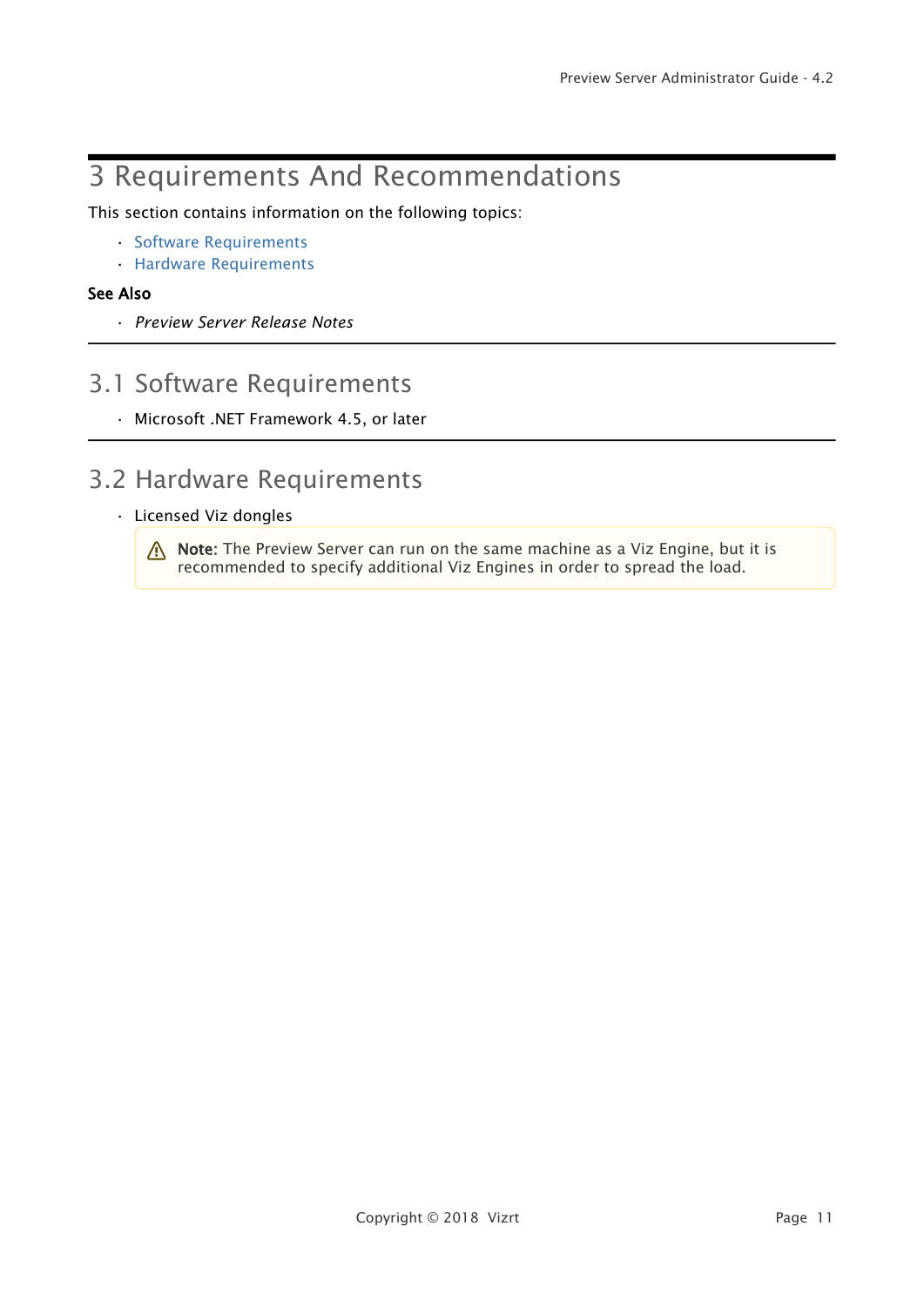# <span id="page-11-0"></span>4 Installation And Configuration

This section contains information on the following topics:

- [Installation](#page-11-1)
- [Configuration](#page-14-0)
- [Removal](#page-17-2)

# <span id="page-11-1"></span>4.1 Installation

### <span id="page-11-2"></span>4.1.1 To install Preview Server

- 1. Run the Preview Server installer file (\*.exe) to start the *Preview Server Setup*.
- 2. Make sure that the Install Location is correctly defined.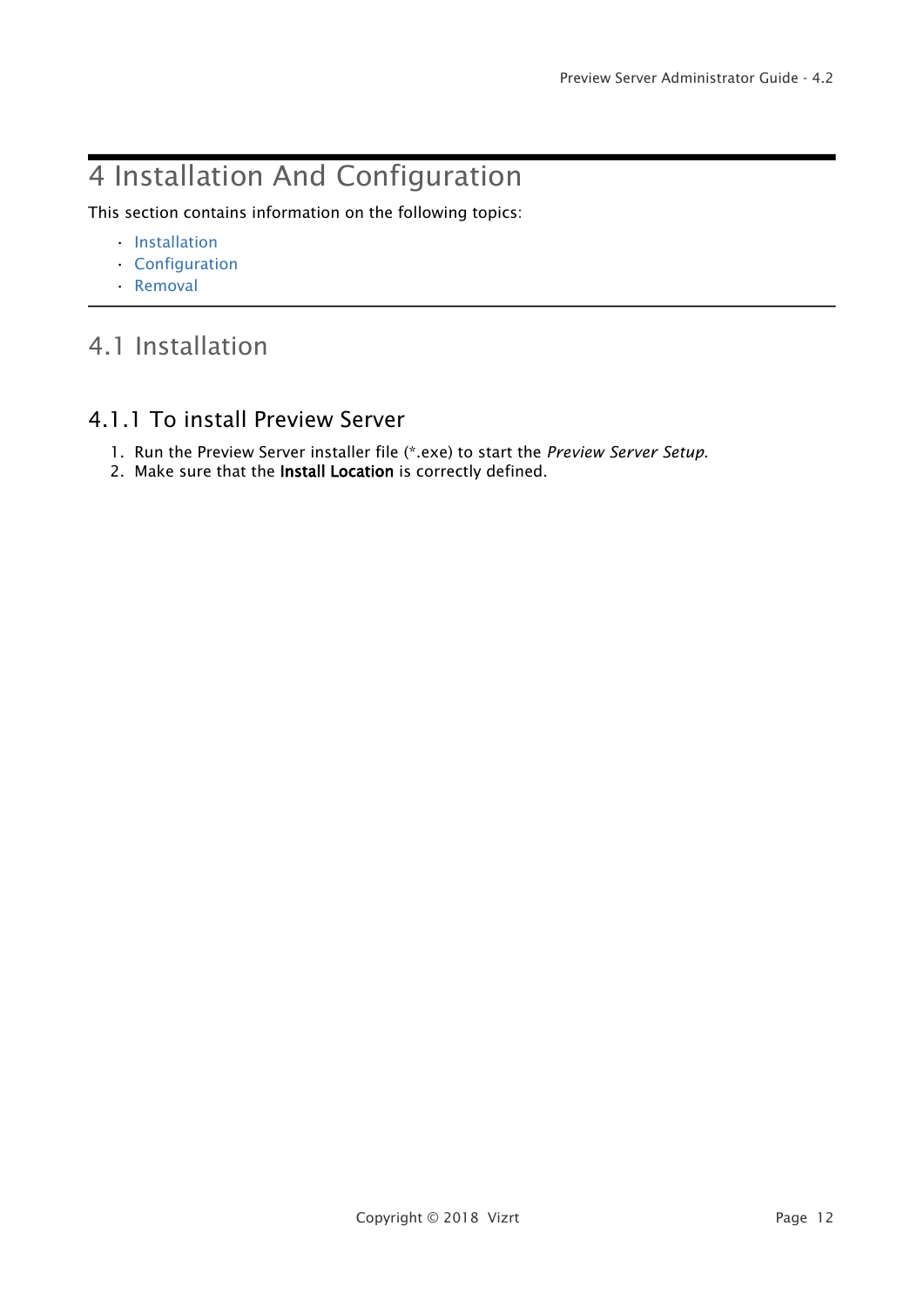### 3. Click INSTALL.

| (VIZrt)                                                                      | х        |
|------------------------------------------------------------------------------|----------|
| <b>Preview Server</b><br>Version 4.0.0.2277 Alpha                            |          |
| Runs the Vizrt Preview Server REST API service at http://<br>localhost:21098 |          |
| <b>Install Location:</b>                                                     |          |
| C:\Program Files (x86)\Vizrt\Preview Server                                  | $\cdots$ |
|                                                                              |          |
| <b>INSTALL</b>                                                               |          |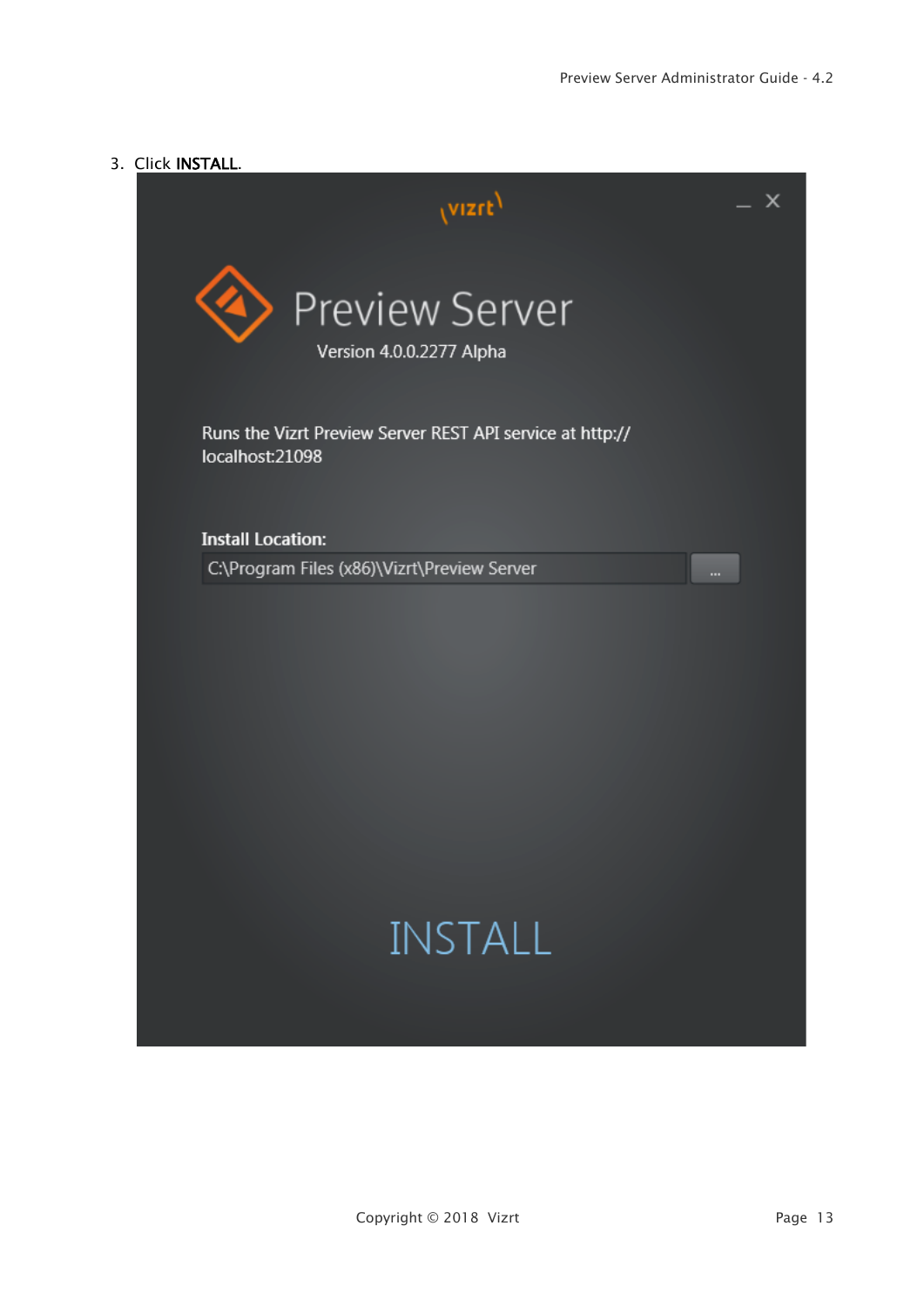4. When the installation is complete, click FINISH.



Note: The Preview Server service is automatically started, and the startup type is set to *Automatic*, meaning that the service will start every time the operating system is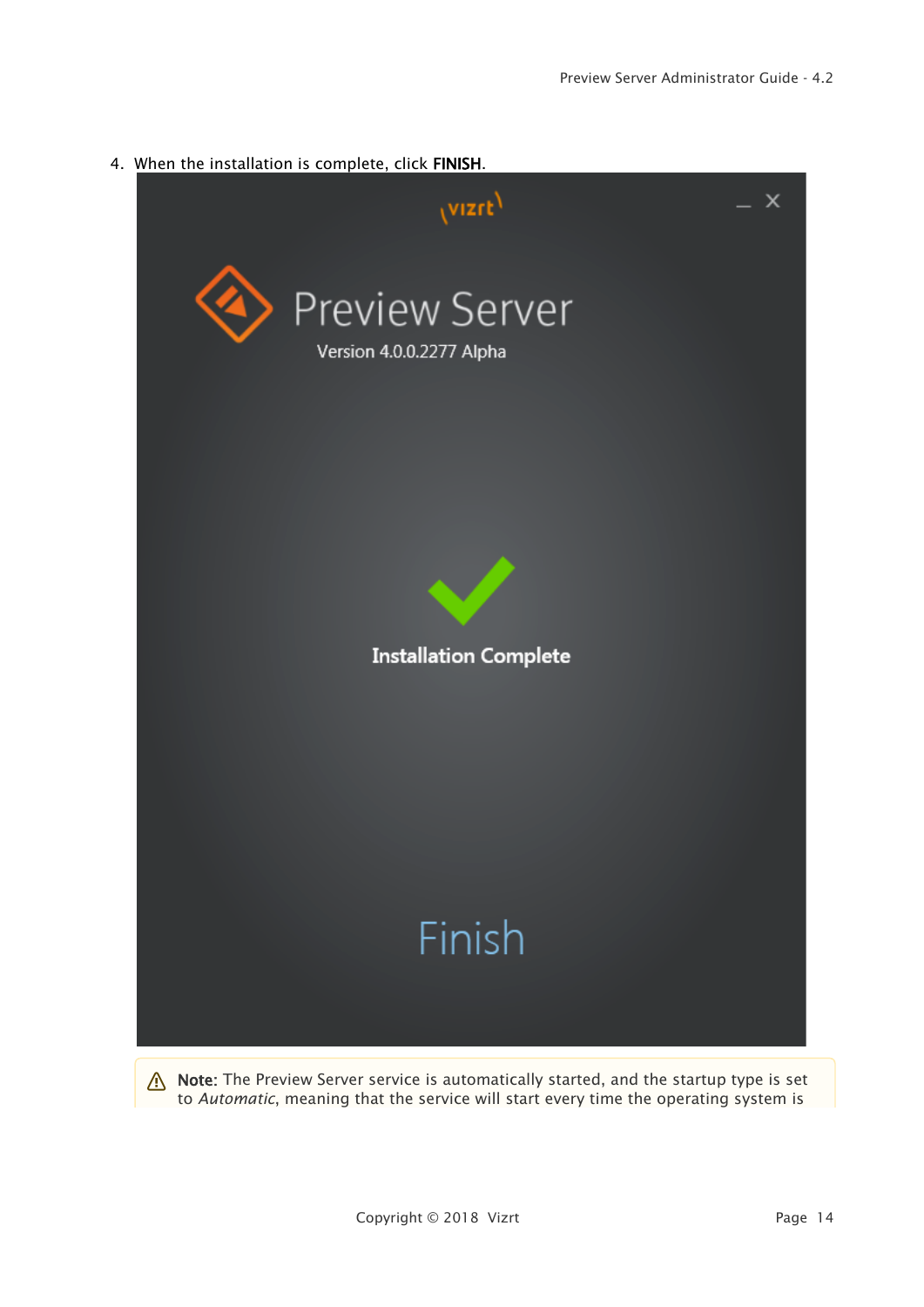started, and then run in the background for as long as Windows is running. For more details, see [To see the status of the Preview Server service](#page-20-0).

# <span id="page-14-0"></span>4.2 Configuration

This section contains information on the following topics:

- [Preview Server Service](#page-14-1)
- [Viz Engines](#page-14-2)
- [Service Configuration](#page-14-3)
- [Viz Pilot Data Server](#page-17-0)
- [Configuring Preview Server Settings in Viz Trio](#page-17-1)

### <span id="page-14-1"></span>4.2.1 Preview Server Service

The Preview Server is a Windows Service. It sets up an HTTP REST service on port 21098 on the host it is running on. This service accepts requests for graphical snapshots of playout elements from a Viz Engine.

### <span id="page-14-2"></span>4.2.2 Viz Engines

The Preview Server can run on the same machine as a Viz Engine (also used for the data element preview in Viz Pilot's newsroom client), but it is also possible to specify additional Viz Engines in order to spread the load. Frame requests will be balanced across available Viz engines in a way that will minimize the memory load of each engine.

The pool of Viz Engines is configured on the [Preview Server Web Interface](#page-18-1) - [Home](#page-18-2) page.

Scaling of the system should be monitored to avoid excessive client waiting time and potential overload of the Viz Engine(s).

### <span id="page-14-3"></span>4.2.3 Service Configuration

Modify the Preview Server service's behavior with the following settings in the PreviewServer.exe.config file.

VizEnginePollIntervalMilliSeconds

This setting determines how often a render engine's availability is checked.

VizEngineTimeoutMilliSeconds

After the specified amount of milliseconds, the render engine list should stop trying to obtain the availability status and declare the engine unresponsive.

CacheMaxAge

Frames are cached in memory, allowing quicker responses when requesting frames that have been requested previously. By default, frames are cached for a maximum of one day. This behavior can be changed by modifying this setting, which specifies the maximum number of seconds to retain cached results.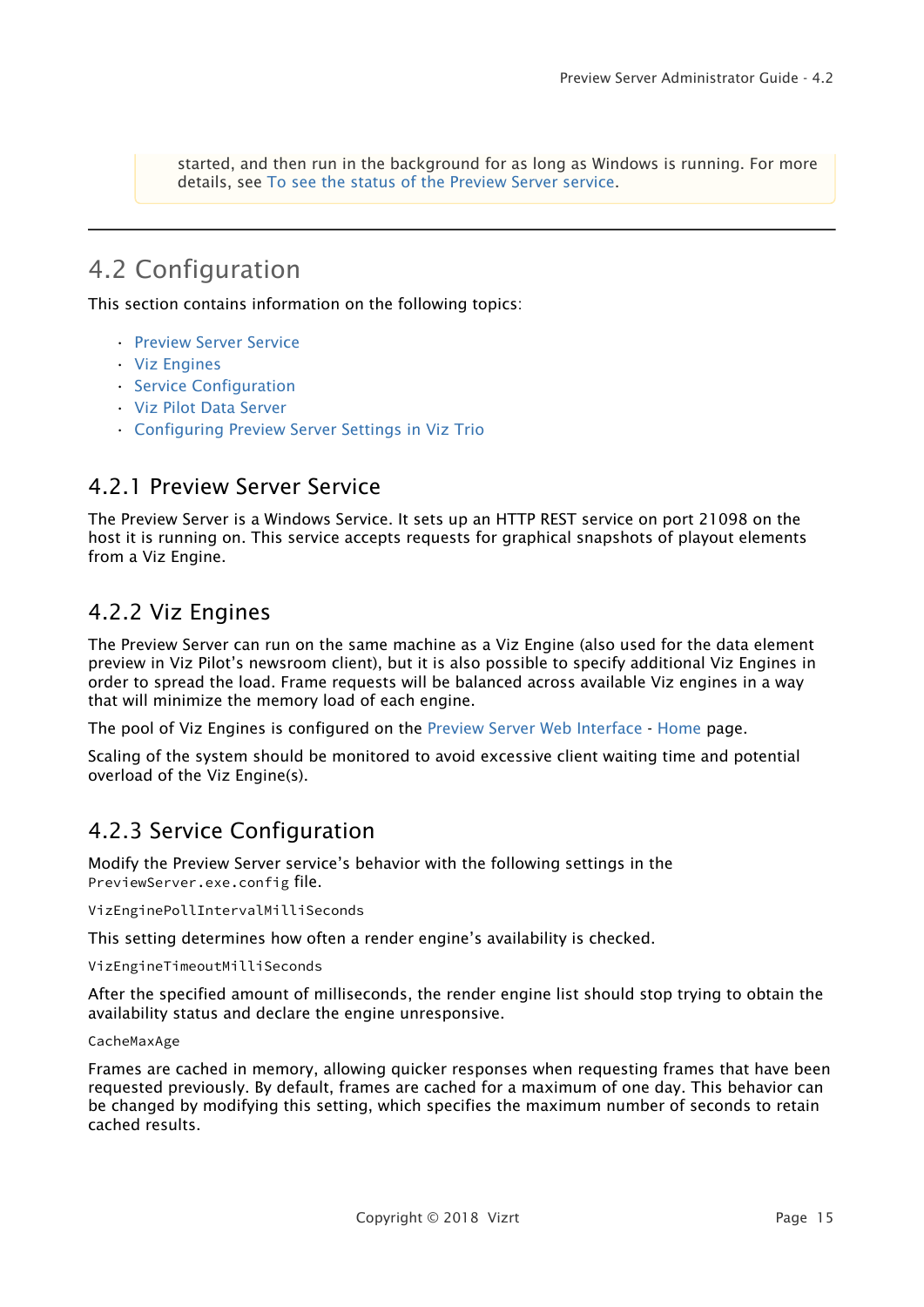#### VizEngineCleanupIntervalMilliSeconds

Once a scene in the Graphic Hub is modified all cached snapshots using that scene must be evicted from the cache. This interval specifies how often the scene modification dates are checked to detect scene changes.

#### UseRunLengthEncoding

It is recommended to switch on run length encoding if relatively high-resolution snapshots are requested.

#### CorsAllowedOrigin

This setting can be used to restrict the allowed cross origin resource sharing pattern that is utilized by the Preview Server.

#### DebugMode

Debug mode enables extended logging for troubleshooting.

#### ServicePort

The service port setting enables changing the port number for regular HTTP requests of the Preview Server service. The service does not accept any HTTP requests if 0 is specified.

#### SecurePort

The secure port setting allows changing the port number for secure HTTPS requests of the Preview Server service. The service does not accept any HTTPS requests if 0 is specified.

#### Redraws

This number specifies how many redraws a renderer has to perform before taking a snapshot of the graphic. Note that increasing this number slows down the overall performance of snapshot requests but it might be required for some scenes e.g. using data pool plugins to render correctly.

#### ExternalBaseUrl

Changes the default URL base for e.g. snapshot requests. This setting will also override possible Host, X-Forwarded-Proto and X-Forwarded-Port headers in requests. An empty string uses the default URL base and enables recognition of such headers in requests.

#### AlwaysRunPreviewScript

If set to True it will enable running OnPreview script hooks in the scene before taking a snapshot. Note that this might delay snapshot requests for scenes containing such hooks.

#### OpenIdConnectServerUrl

The URL to the OpenId Connect server that is trusted to handle user authentication. When this is set all REST communication with the server must include an Authorization HTTP header value with a valid bearer token signed by this OpenId Connect server.

#### ValidAudience

When OpenIdConnectServerUrl is set the bearer token must contain this value in its list of valid audiences. Leave empty to allow any authenticated audience.

#### AdministrationFromLocalhostOnly

If set to True it will lock down the administration REST APIs (including documentation and web pages) so that they can only be used from the machine this server is running on. By default this is true.

An example Configuration Section: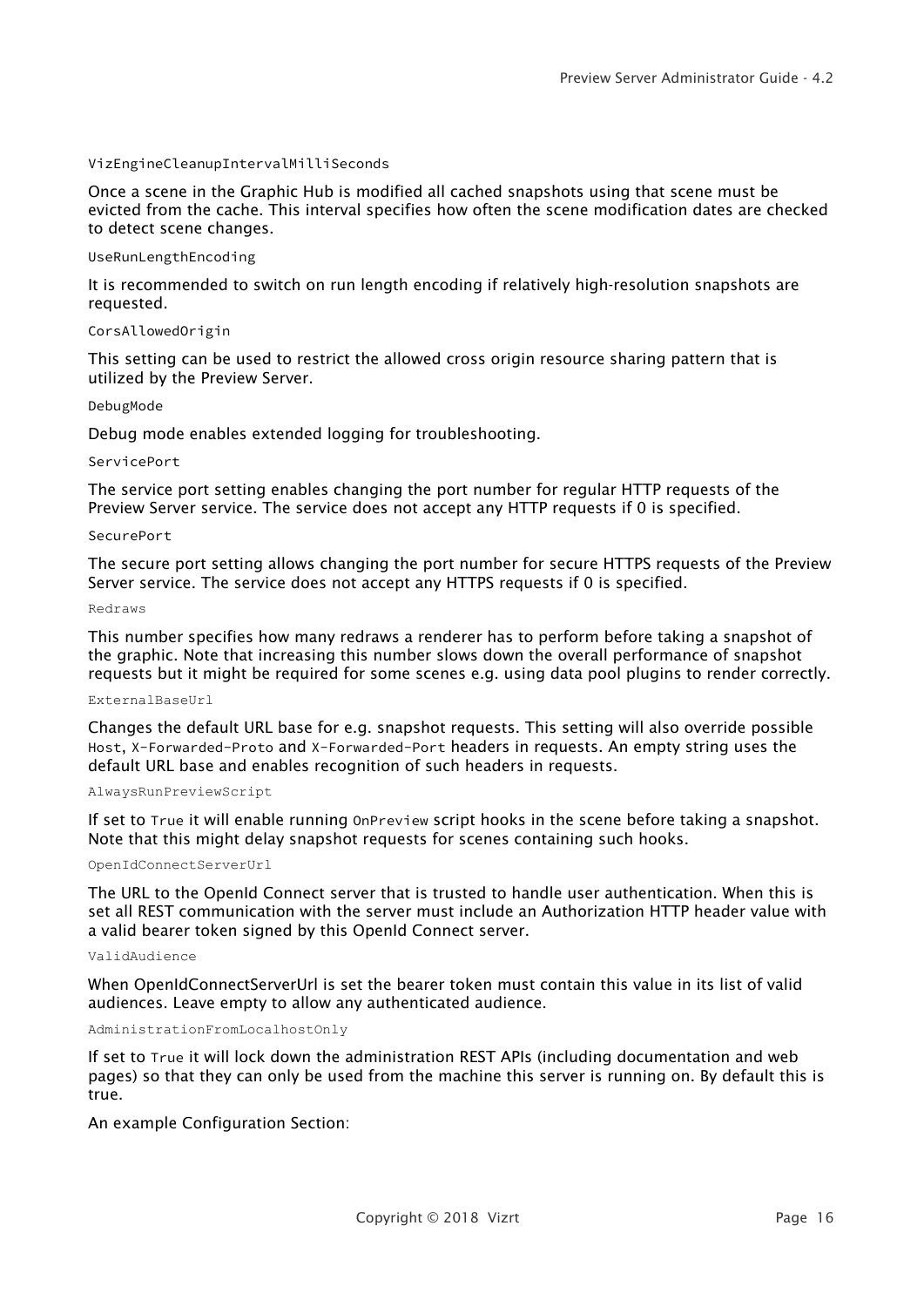| <configuration></configuration>                                                      |
|--------------------------------------------------------------------------------------|
| <applicationsettings></applicationsettings>                                          |
| <vizrt.frames.properties.settings></vizrt.frames.properties.settings>                |
| <setting name="VizEnginePollIntervalMilliSeconds" serializeas="String"></setting>    |
| <value>5000</value>                                                                  |
|                                                                                      |
| <setting name="VizEngineTimeoutMilliSeconds" serializeas="String"></setting>         |
| <value>1000</value>                                                                  |
|                                                                                      |
| <setting name="CacheMaxAge" serializeas="String"></setting>                          |
| <value>86400</value>                                                                 |
|                                                                                      |
| <setting name="VizEngineCleanupIntervalMilliSeconds" serializeas="String"></setting> |
| <value>60000</value>                                                                 |
|                                                                                      |
| <setting name="UseRunLengthEncoding" serializeas="String"></setting>                 |
| <value>False</value>                                                                 |
|                                                                                      |
| <setting name="CorsAllowedOrigin" serializeas="String"></setting>                    |
| <value>*</value>                                                                     |
|                                                                                      |
| <setting name="DebugMode" serializeas="String"></setting>                            |
| <value>False</value>                                                                 |
|                                                                                      |
| <setting name="ServicePort" serializeas="String"></setting>                          |
| <value>21098</value>                                                                 |
|                                                                                      |
| <setting name="SecurePort" serializeas="String"></setting>                           |
| <value>4443</value>                                                                  |
|                                                                                      |
| <setting name="Redraws" serializeas="String"></setting>                              |
| <value>0</value>                                                                     |
|                                                                                      |
| <setting name="ExternalBaseUrl" serializeas="String"></setting>                      |
| $\langle$ value />                                                                   |
|                                                                                      |
| <setting name="AlwaysRunPreviewScript" serializeas="String"></setting>               |
| <value>False</value>                                                                 |
|                                                                                      |
| <setting name="OpenIdConnectServerUrl" serializeas="String"></setting>               |
| <value>https://ourstory.vizrt.internal:7500/</value>                                 |
|                                                                                      |
| <setting name="ValidAudience" serializeas="String"></setting>                        |
| <value>api.vizrt.com</value>                                                         |
| <br><setting name="AdministrationFromLocalhostOnly" serializeas="String"></setting>  |
|                                                                                      |
| <value>True</value><br>                                                              |
|                                                                                      |
|                                                                                      |
|                                                                                      |
|                                                                                      |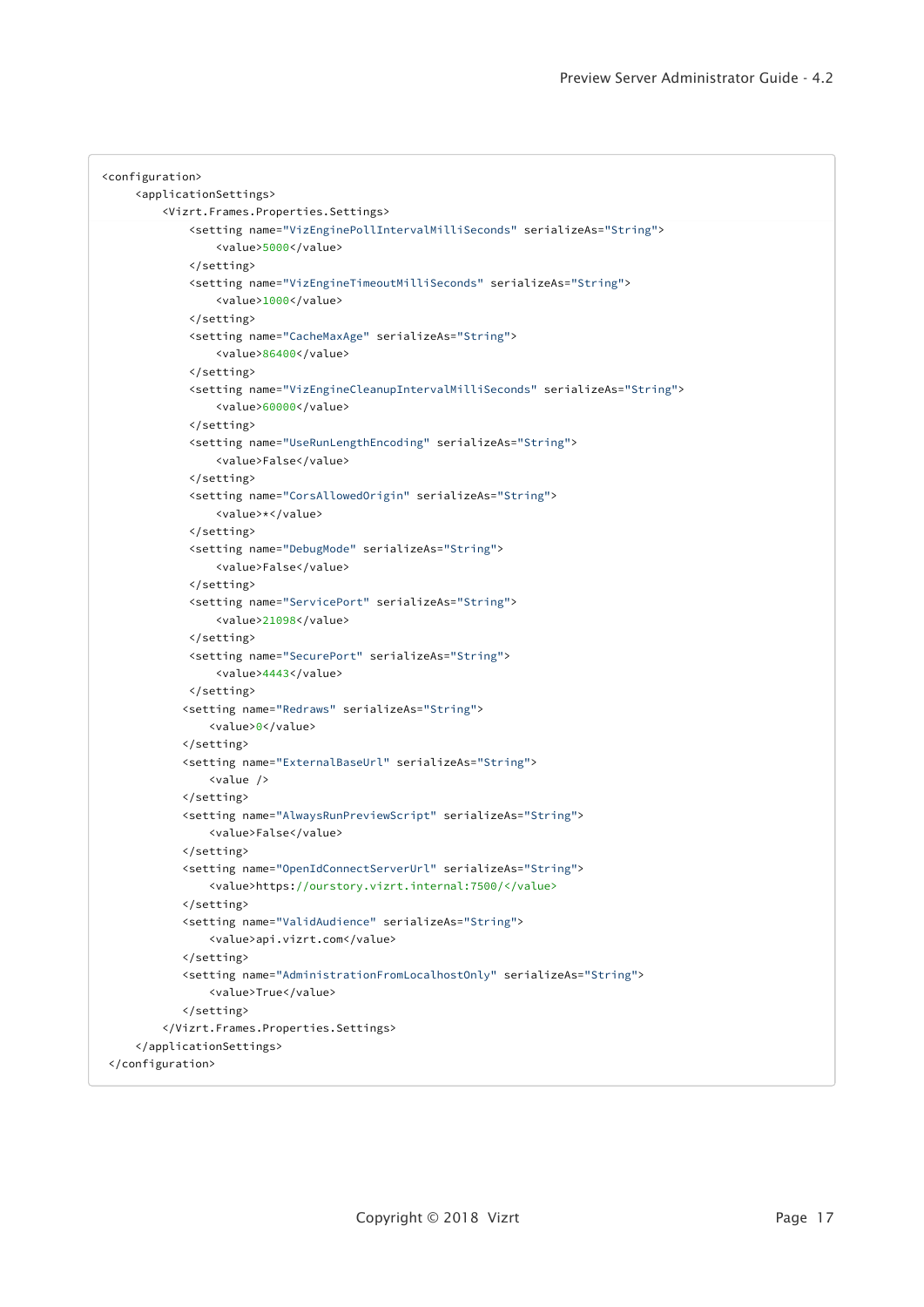### <span id="page-17-0"></span>4.2.4 Viz Pilot Data Server

For details on how to give all applications with a connection to the Viz Pilot database access to the Preview Server, see the *Data Server* chapter of the *Viz Pilot User's Guide*.

# <span id="page-17-1"></span>4.2.5 Configuring Preview Server Settings in Viz Trio

If using the Preview Server together with Viz Trio, various Preview Server settings must be defined on the Viz Trio side.

- 1. In the Trio Configuration, navigate to the Connectivity > Viz One panel.
- 2. Enter the hostname and port number in the Preview Server Host box (format hostname: port). It will then be possible to display snapshots of graphics as video overlays in Viz Trio's Timeline editor.

If the Preview Server should also load the actual thumbnails in the playlist, instead of just showing the default template thumbnails throughout, perform the following steps:

- 1. In the Trio Configuration, navigate to the User Interface > Page List/Playlist panel.
- 2. Enable the Use Preview Server to load thumbnails box. For more details, see the *Viz Trio User's Guide*.

## <span id="page-17-2"></span>4.3 Removal

### <span id="page-17-3"></span>4.3.1 To remove Preview Server

This description applies for Windows 10.

- 1. Open *Apps & features* (Start > Settings > System > Apps & features).
- 2. Select *Vizrt Preview Server*.
- 3. Click Uninstall.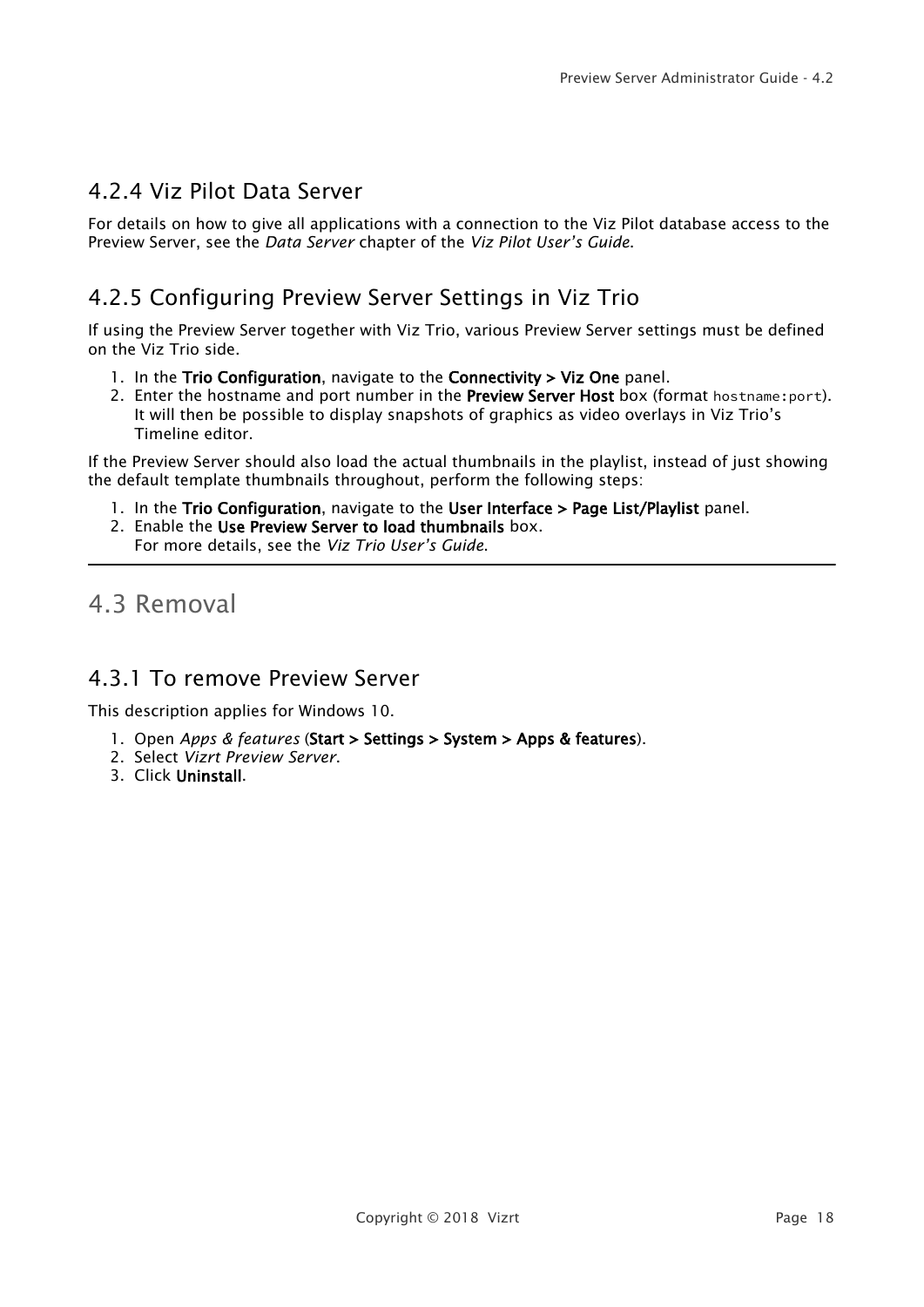# <span id="page-18-0"></span>5 Working With Preview Server

This section contains information on the following topics:

- [Preview Server Web Interface](#page-18-1)
- [Common Procedures](#page-19-2)

# <span id="page-18-1"></span>5.1 Preview Server Web Interface

The Preview Server has a web interface for accessing the Preview Server's features.

| ◈<br><b>Preview Server</b>                                                      | Home     | Frame API |                                               |                    |                             |                |   |  | 4.0.0.2277 |
|---------------------------------------------------------------------------------|----------|-----------|-----------------------------------------------|--------------------|-----------------------------|----------------|---|--|------------|
| VIZ ENGINE NAME OR IP ADDRESS<br>vizengine1                                     |          |           |                                               |                    |                             | <b>Add New</b> |   |  |            |
| NAME OR IP ADDRESS VIDEO MODE ASPECT<br>bgoqapreview1:50007                     | 1080i 50 | 1.778     | <b>VERSION</b><br>v3.8.2.56645 slartibartfast | <b>GRAPHIC HUB</b> | <b>STATUS</b><br>Responsive |                | n |  |            |
|                                                                                 |          |           |                                               |                    |                             |                |   |  |            |
| <b>Preview Server</b><br>Copyright 2012-2016 · Vizrt Ltd. · All rights reserved |          |           |                                               |                    |                             |                |   |  |            |

For details on how to open this interface, see [To see the status of the Preview Server service.](#page-20-0)

The Preview Server web interface contains a menu with links to the following resources:

- [Home](#page-18-2)
- [Frame API](#page-19-0)
- [About](#page-19-1)

### <span id="page-18-2"></span>5.1.1 Home

From the Home page of the [Preview Server Web Interface](#page-18-1), it is possible to add, monitor and remove Viz Engines from a pool of renderers. The Preview Server can interact with one or more Viz Engines.

### See Also

• [Viz Engine Configuration](#page-21-0)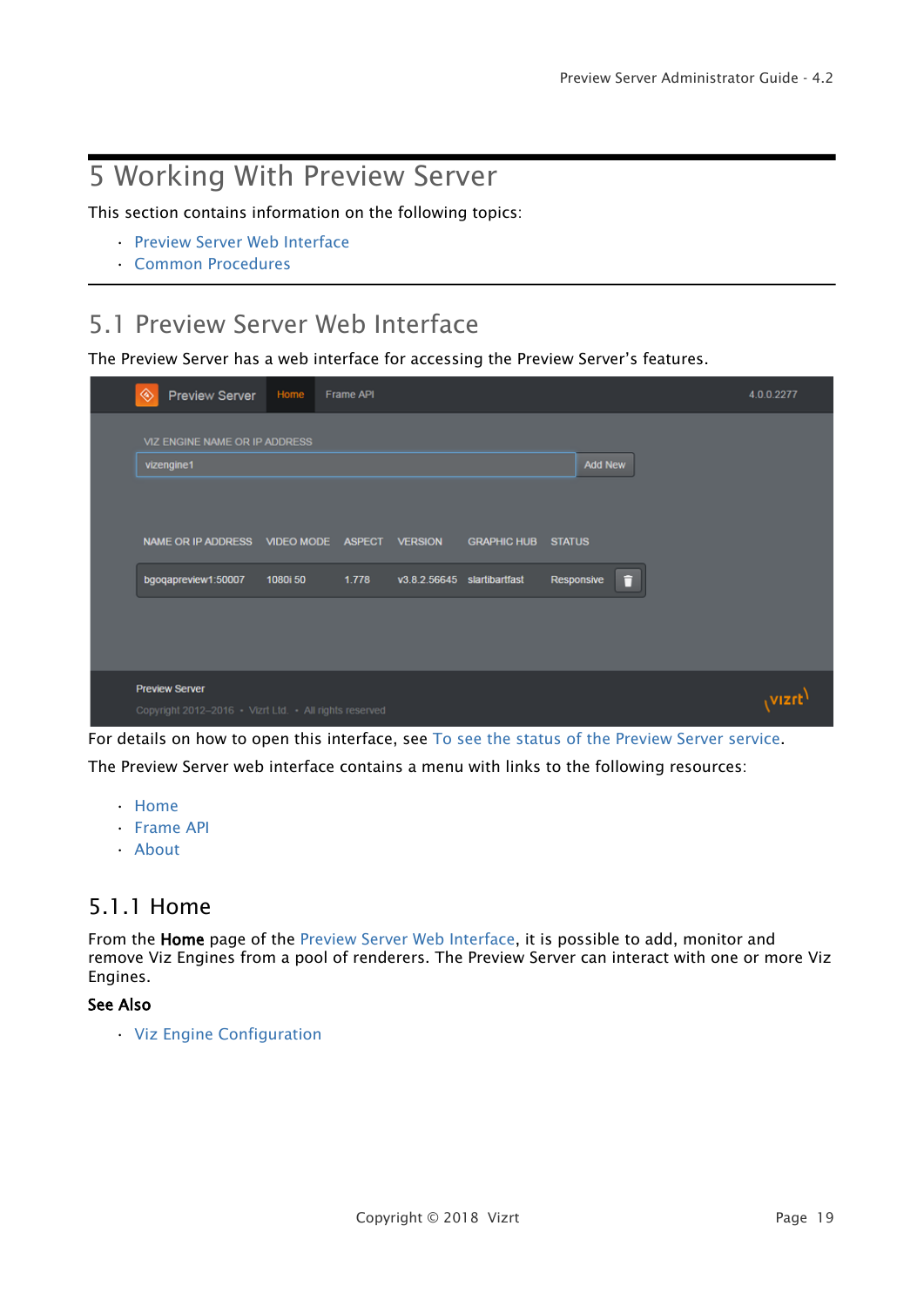## <span id="page-19-0"></span>5.1.2 Frame API

Clicking the Frame API link in the [Preview Server Web Interface](#page-18-1) opens the REST Frame API documentation.

This document describes the REST (Representational State Transfer) API over HTTP, provided by the Preview Server for requesting rendered frames from a Viz Engine.

It includes information on the *Resources* and *Data Types* that are used in the interface.

Example:http://<hostname>:21098/doc/rest\_manual

### <span id="page-19-1"></span>5.1.3 About

Clicking the *Preview Server* or *version number* link in the [Preview Server Web Interface](#page-18-1) opens the About Preview Server window.

This window contains information about the installed Preview Server version. A link to the list of *third party component credits* is also available here.

# <span id="page-19-2"></span>5.2 Common Procedures

This section contains procedures related to the following topics:

- [Installation, Configuration, and Removal](#page-19-3)
- [Startup and Shutdown](#page-19-4)
- [Viz Engine Configuration](#page-21-0)

### See Also

• [Basic Workflow](#page-8-2)

### <span id="page-19-3"></span>5.2.1 Installation, Configuration, and Removal

For details on how to install, configure, and remove the Preview Server service, see the related sections:

- [Installation](#page-11-1)
- [Configuration](#page-14-0)
- [Removal](#page-17-2)

### <span id="page-19-4"></span>5.2.2 Startup and Shutdown

To access the Preview Server web interface

• Click Start > All Programs > Vizrt > Preview Server > Preview Server Config, or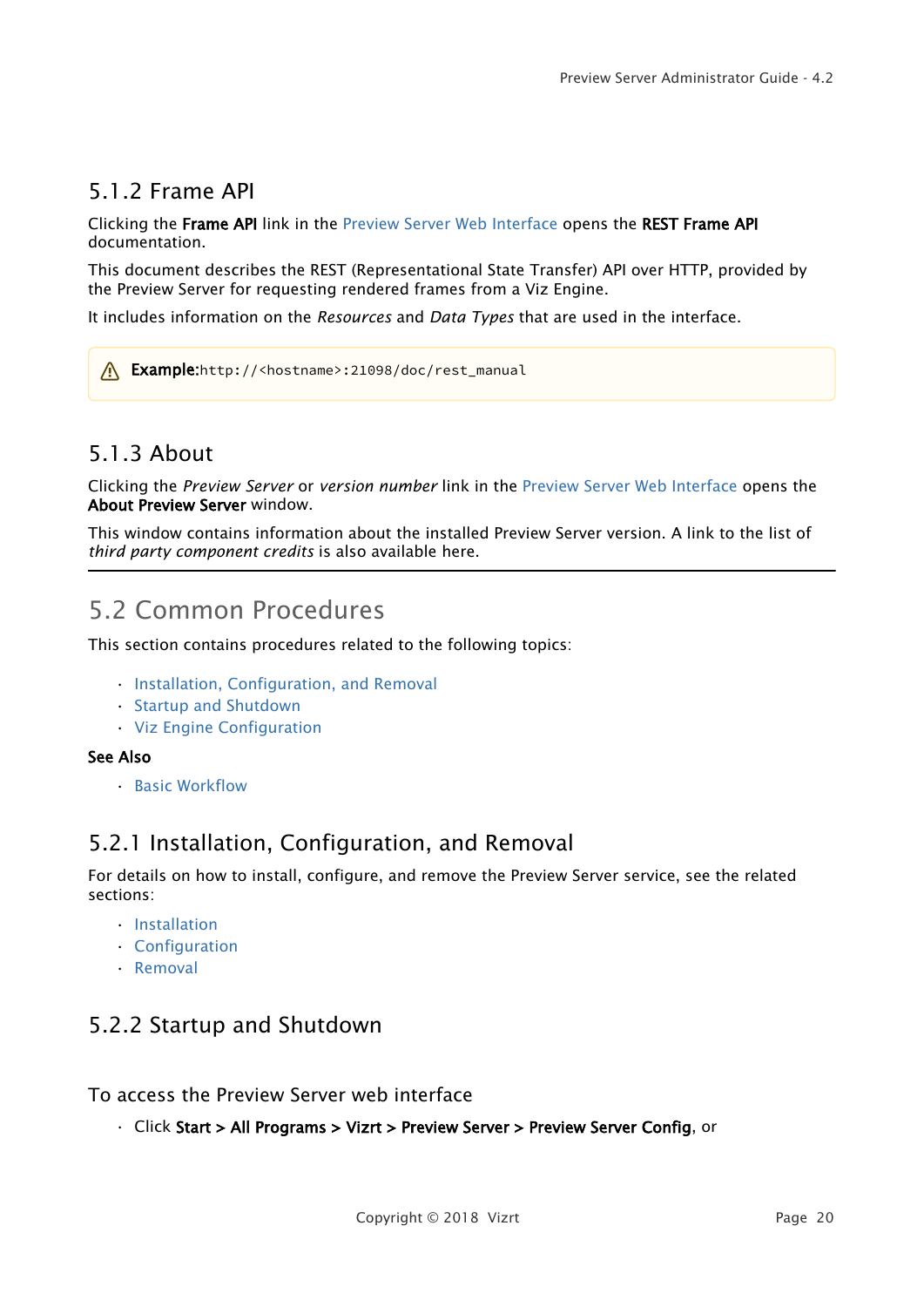- Double-click the Preview Server Config desktop icon (if a shortcut has been created), or
- Navigate to the Preview Server web interface in a browser, using the host name of the machine running the Preview Server, and port *21098*.

| $\bigwedge$ Example: http:// <hostname>:21098/</hostname>                                                                           |  |
|-------------------------------------------------------------------------------------------------------------------------------------|--|
| Note: The default web browser will be used when opening the Preview Server web<br>interface from the Windows Start menu or desktop. |  |

<span id="page-20-0"></span>To see the status of the Preview Server service

- 1. Click Start > Control Panel > System and Security > Administrative Tools > Services.
- 2. Scroll down to the Vizrt Preview Server service. The status of the Preview Server service is listed in the Status column.

### To start the Preview Server service

- 1. Perform the steps in [To see the status of the Preview Server service](#page-20-0).
- 2. Make sure that the Preview Server status is empty.
- 3. Right-click the Preview Server entry in the list.
- 4. From the menu that appears, click Start.

 $\bigwedge$  Note: Upon installation, the Preview Server service is started, and the startup type is  $\bigwedge$ set to *Automatic*. This means that the service will start every time the operating system is started, and it will run in the background for as long as Windows is running. However, if the Preview Server service has been manually stopped, the service can be restarted by following the steps in this procedure.

#### To stop the Preview Server service

- 1. Perform the steps in [To see the status of the Preview Server service](#page-20-0).
- 2. Make sure that the Preview Server status is set to *Started*.
- 3. Right-click the Preview Server entry in the list.
- 4. From the menu that appears, click Stop.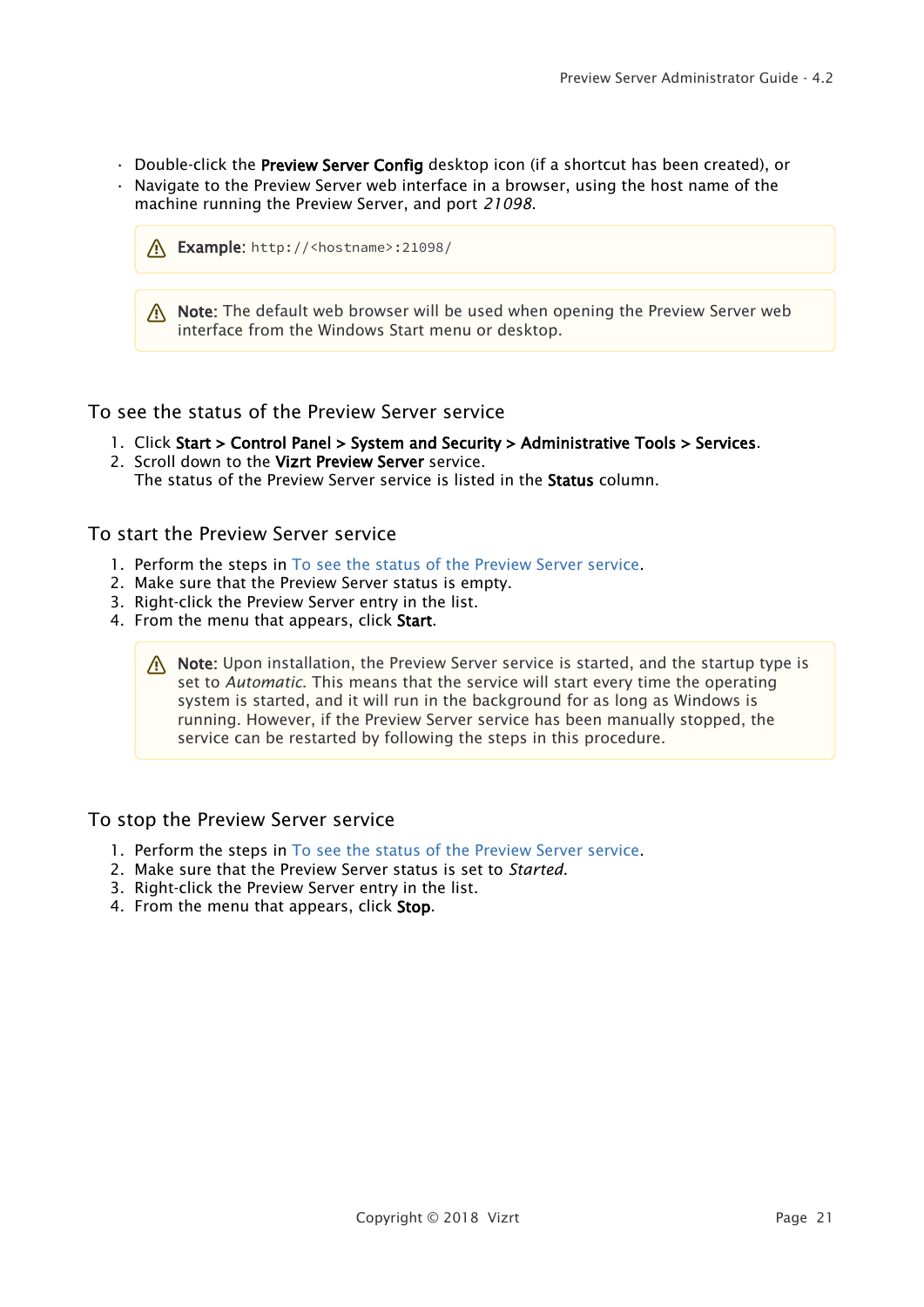### <span id="page-21-0"></span>5.2.3 Viz Engine Configuration

### To add a Viz Engine

1. Open the Preview Server Home page.

VIZ ENGINE NAME OR IP ADDRESS vizengine1 **Add New** 

- 2. Enter the Viz Engine hostname or IP address in the text box.
- 3. Click the Add New button.

 $\bigwedge$  Note: If not specified, the Viz Engine will be added with the default port number *50010*. When using Viz Engines in a so-called dual channel setup, it is possible to run multiple instances of the Viz Engine on a single host. Each instance uses a unique port, which means that two Viz Engines should only be considered duplicates when both the hostnames and port numbers are identical. When referring to Viz Engines in a dual channel setup, type the port number after the host name (for example *VizEngine1:51010*).

### To remove a Viz Engine

1. Open the Preview Server Home page.

| NAME OR IP ADDRESS VIDEO MODE ASPECT VERSION |          |          |                                      | <b>GRAPHIC HUB STATUS</b> |            |
|----------------------------------------------|----------|----------|--------------------------------------|---------------------------|------------|
| bgoqapreview1:50007                          | 1080i 50 | $-1.778$ | $\sqrt{3.8.2.56645}$ slartibart fast |                           | Responsive |

2. Click the *trash can* icon next to a Viz Engine entry.